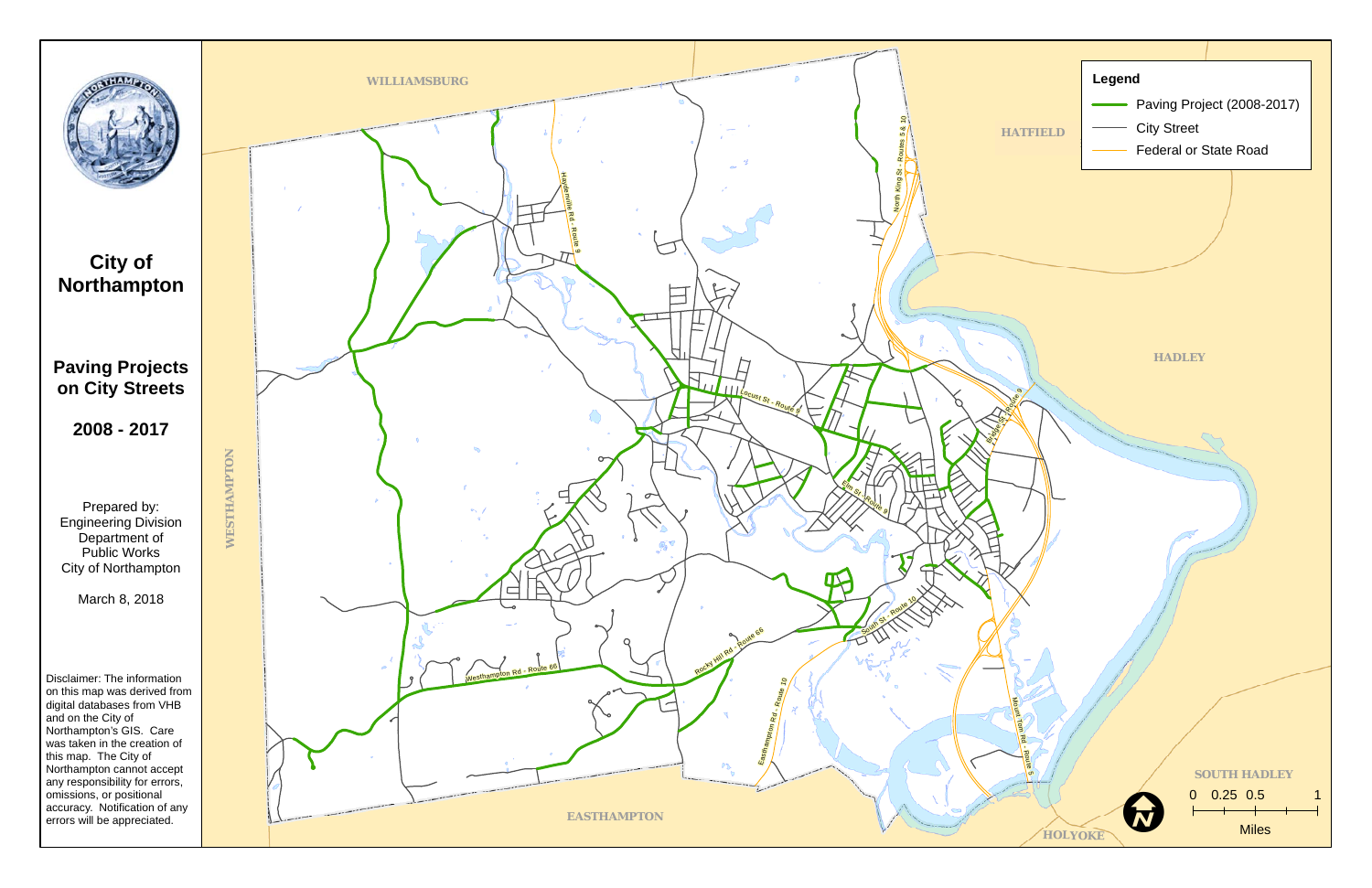## **Paving Projects (2008-2017)**

This list shows the street segments that have been paved in the last 10 years and is sorted by year. Roadways are split into different segments if the pavement conditions vary. This information is recorded in a pavement management database. For segments that have been paved more than once, the most recent work is shown on the map.

| <b>Year Paved</b> | <b>Street Name</b>            | From                      | To                           | Length (feet) |
|-------------------|-------------------------------|---------------------------|------------------------------|---------------|
| 2017              | PARK HILL ROAD                | 1000' W of Greenleaf Dr   | <b>TINTERSECTION</b>         | 2220          |
| 2017              | <b>RIVER ROAD</b>             | 615' S OF W'BURG TL       | 1615' S OF W'BURG TL         | 1000          |
| 2017              | <b>RYAN ROAD</b>              | <b>FLORENCE RD</b>        | 252' W OF HICKORY DR         | 3223          |
| 2017              | <b>RYAN ROAD</b>              | 252' W OF HICKORY DR      | <b>BROOKSIDE CIR</b>         | 3587          |
| 2017              | <b>RYAN ROAD</b>              | <b>BROOKSIDE CIR</b>      | <b>BURTS PIT RD</b>          | 3306          |
| 2017              | <b>RYAN ROAD</b>              | <b>BURTS PIT RD</b>       | 79' W OF BURTS PIT EX (E)    | 261           |
| 2016              | <b>BRIDGE STREET</b>          | <b>MARKET ST</b>          | 250' SE OF POMEROY TER       | 916           |
| 2016              | <b>BURTS PIT ROAD</b>         | 1126' W OF PRINCE ST      | 2776' W OF PRINCE ST         | 1622          |
| 2016              | <b>CONZ STREET</b>            | <b>WRIGHT AVE</b>         | 305' NE OF PLEASANT ST       | 318           |
| 2016              | <b>CONZ STREET</b>            | 305' NE OF PLEASANT ST    | PLEASANT ST                  | 295           |
| 2016              | <b>LOCUST STREET</b>          | <b>BERKSHIRE TER</b>      | SOUTH MAIN ST                | 637           |
| 2016              | <b>MEADOW STREET</b>          | 80' W OF PARK ST          | <b>NORTH MAIN ST</b>         | 459           |
| 2016              | PARK HILL ROAD                | <b>FLORENCE RD</b>        | 252' W OF GREENLEAF DR       | 3992          |
| 2016              | PARK HILL ROAD                | 252' W OF GREENLEAF DR    | 1000' W OF GREENLEAF DR      | 757           |
|                   | <b>PARK STREET</b>            |                           |                              |               |
| 2016              |                               | PINE ST                   | <b>NORTH MAIN ST</b>         | 1561          |
| 2016              | <b>WARNER STREET</b>          | <b>FEDERAL ST</b>         | MAPLEWOOD TER                | 2006          |
| 2015              | <b>AUDUBON ROAD</b>           | 2472' N OF RIVER RD       | 568' S OF KENNEDY RD         | 3092          |
| 2015              | <b>BRADFORD STREET EXT</b>    | <b>BRADFORD ST</b>        | <b>BRADFORD STREET SOUTH</b> | 241           |
| 2015              | <b>BRADFORD STREET NORTH</b>  | <b>BRADFORD ST</b>        | <b>DEAD END</b>              | 807           |
| 2015              | <b>BRIDGE ROAD</b>            | <b>FRANCIS ST</b>         | <b>JACKSON ST</b>            | 1177          |
| 2015              | <b>BRIDGE ROAD</b>            | <b>JACKSON ST</b>         | KING ST                      | 1232          |
| 2015              | <b>CHESTERFIELD ROAD</b>      | SHEPARDS HOLLOW           | 2300' E OF RESERVOIR RD      | 2467          |
| 2015              | <b>CHESTERFIELD ROAD</b>      | 2300' E OF RESERVOIR RD   | <b>RESERVOIR RD</b>          | 2389          |
| 2015              | <b>CHESTERFIELD ROAD</b>      | RESERVOIR RD              | <b>KENNEDY RD</b>            | 1494          |
| 2015              | <b>CLARK AVENUE</b>           | OLD SOUTH ST              | 518' W OF OLD SOUTH ST       | 482           |
| 2015              | <b>FINN STREET</b>            | <b>PROSPECT ST</b>        | <b>STATE ST</b>              | 496           |
| 2015              | <b>FINN STREET</b>            | <b>STATE ST</b>           | KING ST                      | 502           |
| 2015              | <b>FLORENCE ROAD</b>          | PINE ST                   | RYAN RD                      | 540           |
| 2015              | <b>MAPLE STREET</b>           | <b>MAIN ST</b>            | PINE ST                      | 1208          |
| 2015              | <b>MAPLE STREET</b>           | PINE ST                   | NONOTUCK ST                  | 439           |
| 2015              | <b>MASSASOIT STREET</b>       | <b>ELM ST</b>             | PROSPECT ST                  | 2237          |
| 2015              | <b>MILTON STREET</b>          | <b>ELM ST</b>             | <b>FEDERAL ST</b>            | 1527          |
| 2015              | <b>NONOTUCK STREET</b>        | <b>CORTICELLI ST</b>      | PINE ST                      | 454           |
| 2015              | <b>NORTH ELM STREET</b>       | 1360' N OF ELM ST         | LOCUST ST                    | 1360          |
| 2015              | PINE STREET                   | <b>SPRING ST</b>          | 350' E OF SPRING ST          | 313           |
| 2015              | PINE STREET                   | 350' E OF SPRING ST       | NONOTUCK ST                  | 298           |
| 2015              | <b>POMEROY TERR</b>           | BRIDGE ST                 | HANCOCK ST                   | 1388          |
| 2015              | <b>PROSPECT STREET</b>        | MURPHY TER                | <b>FINN ST</b>               | 2616          |
| 2015              | <b>RESERVOIR ROAD</b>         | <b>CHESTERFIELD RD</b>    | 6265' E OF CHESTERFIELD RD   | 6265          |
| 2015              | SYLVESTER ROAD                | HOUSE 567                 | CHESTERFIELD RD              | 4038          |
| 2015              | WINSLOW AVENUE                | <b>HINCKLEY ST</b>        | <b>FEDERAL ST</b>            | 786           |
| 2015              | WOODLAWN AVENUE               | PROSPECT ST               | <b>ELM ST</b>                | 1935          |
| 2014              | <b>BARRETT STREET</b>         | <b>JACKSON ST</b>         | KING ST                      | 2305          |
| 2014              | <b>BRADFORD STREET EXT</b>    | 52' N OF RAIL TRAIL       | <b>WOODMONT RD</b>           | 194           |
| 2014              | <b>BRIDGE STREET</b>          | 250' SE OF POMEROY TER    | 150' N OF FAIR STREET        | 1242          |
| 2014              | <b>BRIDGE STREET</b>          | 150' N OF FAIR STREET     | 38' NE OF GRANT AVE          | 722           |
| 2014              | <b>CHESTNUT STREET</b>        | <b>MAIN ST FLORENCE</b>   | <b>HIGH ST</b>               | 728           |
| 2014              | DAMON ROAD                    | KING ST                   | <b>INDUSTRIAL DR</b>         | 518           |
|                   |                               |                           |                              |               |
| 2014              | DAMON ROAD                    | INDUSTRIAL DR             | 170' E OF INDUSTRIAL DR      | 170           |
| 2014              | <b>EASTERN AVENUE</b>         | WILLIAMS ST               | <b>DEAD END</b>              | 209           |
| 2014              | <b>JACKSON STREET</b>         | 411' N OF BARRETT ST      | <b>BRIDGE RD</b>             | 1300          |
| 2014              | <b>MAIN STREET FLORENCE</b>   | SOUTH MAIN ST             | <b>NORTH MAPLE ST</b>        | 1644          |
| 2014              | <b>NORTH MAIN STREET</b>      | <b>MAPLE ST</b>           | <b>HAYWARD RD</b>            | 3399          |
| 2014              | <b>NORTH MAIN STREET</b>      | ROTARY CTR+400            | <b>FLORENCE ST</b>           | 2785          |
| 2014              | <b>NORTH STREET</b>           | <b>KING ST</b>            | <b>MARKET ST</b>             | 438           |
| 2014              | <b>PROSPECT AVE CONNECTOR</b> | NORTH ELM ST              | PROSPECT ST                  | 132           |
| 2014              | <b>PROSPECT STREET</b>        | LOCUST ST                 | <b>JACKSON ST</b>            | 1935          |
| 2014              | <b>PROSPECT STREET</b>        | <b>JACKSON ST</b>         | <b>MURPHY TER</b>            | 206           |
| 2014              | <b>SYLVESTER ROAD</b>         | RYAN RD                   | <b>HOUSE 567</b>             | 7780          |
| 2014              | WOODMONT ROAD                 | <b>BRADFORD ST EXT</b>    | <b>NORTH ST</b>              | 862           |
| 2013              | <b>AUDUBON ROAD</b>           | <b>KENNEDY RD</b>         | WILLIAMSBURG TOWN LINE       | 1194          |
| 2013              | <b>BRADFORD STREET EXT</b>    | BRADFORD ST               | 52' N OF RAIL TRAIL          | 129           |
| 2013              | <b>KENNEDY ROAD</b>           | <b>CHESTERFIELD RD</b>    | 385' N OF CHESTERFIELD RD    | 386           |
| 2013              | <b>KENNEDY ROAD</b>           | 385' N OF CHESTERFIELD RD | <b>AUDUBON RD</b>            | 8591          |
| 2012              | <b>FORD XING</b>              | 50' E OF MUSANTE DR       | OLANDER ST                   | 639           |